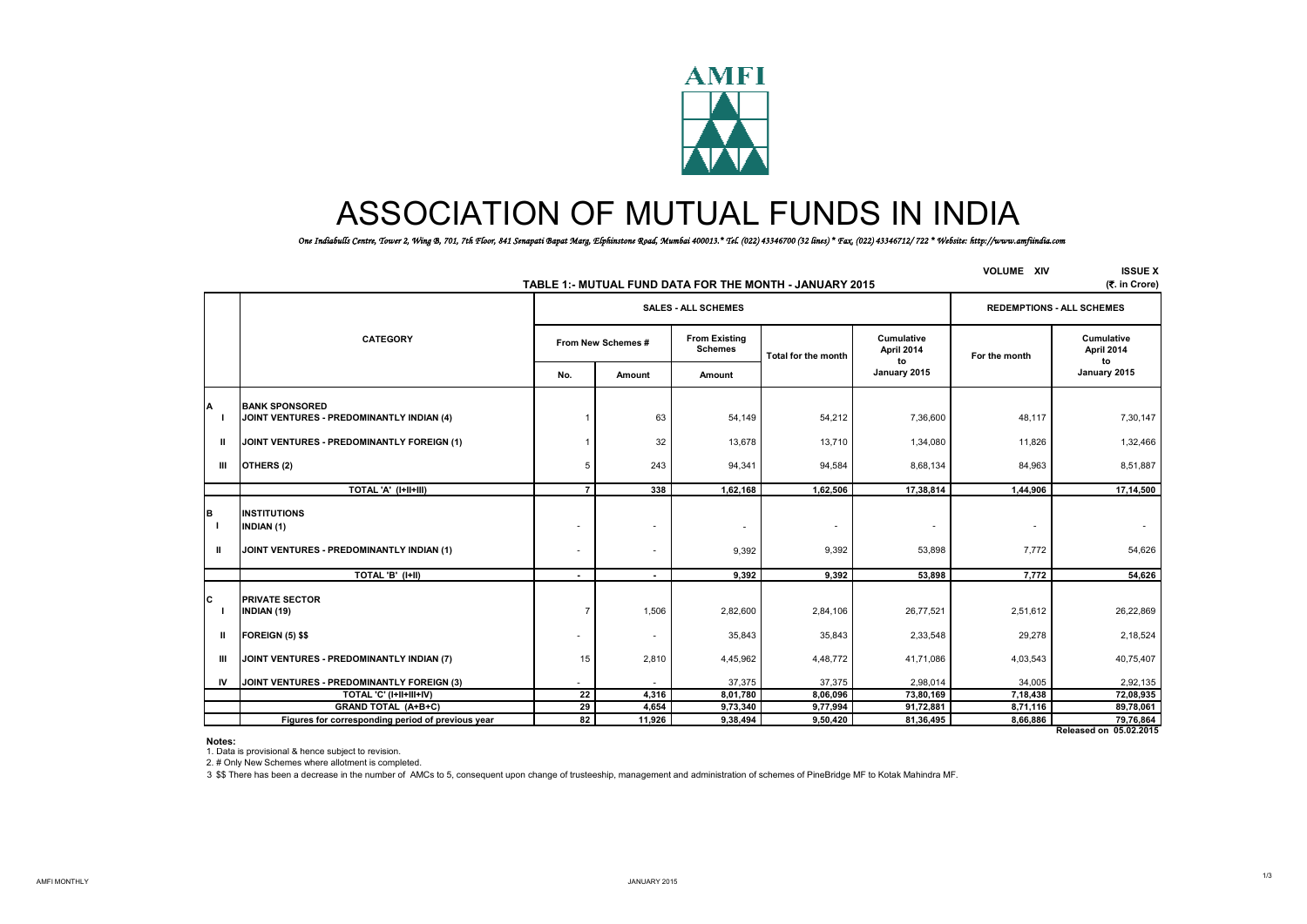|                                 |                      | Open End |                      | <b>Close End</b> |                          | <b>Interval Fund</b>     | <b>TOTAL</b>         |        |
|---------------------------------|----------------------|----------|----------------------|------------------|--------------------------|--------------------------|----------------------|--------|
|                                 | <b>No.of Schemes</b> | Amount   | <b>No.of Schemes</b> | Amount           | <b>No.of Schemes</b>     | Amount                   | <b>No.of Schemes</b> | Amount |
| <b>INCOME</b>                   |                      | 32       | 20                   | 2,318            |                          |                          | 21                   | 2,350  |
| <b>INFRASTRUCTURE DEBT FUND</b> |                      | ۰.       |                      |                  |                          |                          |                      |        |
| <b>EQUITY</b>                   |                      | 782      |                      | 1,502            |                          |                          |                      | 2,284  |
| <b>BALANCED</b>                 |                      |          |                      |                  |                          | $\overline{\phantom{0}}$ |                      |        |
| LIQUID/MONEY MARKET             |                      |          |                      |                  | -                        | $\overline{\phantom{0}}$ |                      |        |
| GILT                            |                      |          |                      |                  | -                        | $\overline{\phantom{0}}$ |                      |        |
| <b>ELSS - EQUITY</b>            |                      | 20       |                      |                  |                          |                          |                      | 20     |
| <b>GOLD ETF</b>                 |                      |          |                      |                  | -                        | $\overline{\phantom{0}}$ |                      |        |
| <b>OTHER ETFs</b>               |                      |          |                      |                  |                          |                          |                      |        |
| <b>FUND OF FUNDS INVESTING</b>  |                      |          |                      | -                | -                        | $\overline{\phantom{a}}$ |                      |        |
| <b>OVERSEAS</b>                 |                      |          |                      |                  |                          |                          |                      |        |
| TOTAL                           |                      | 834      | 26                   | 3,820            | $\overline{\phantom{a}}$ |                          | 29                   | 4,654  |

### **\*NEW SCHEMES LAUNCHED :**

| <b>IOPEN END INCOME :</b>      | Baroda Pioneer Credit Opportunities Fund                                                                                                                                                                                                                                                                                                                                                                                                                                                                                                                                                                                                                                                                                                                                                                                                                                                                  |
|--------------------------------|-----------------------------------------------------------------------------------------------------------------------------------------------------------------------------------------------------------------------------------------------------------------------------------------------------------------------------------------------------------------------------------------------------------------------------------------------------------------------------------------------------------------------------------------------------------------------------------------------------------------------------------------------------------------------------------------------------------------------------------------------------------------------------------------------------------------------------------------------------------------------------------------------------------|
| <b>OPEN END EQUITY :</b>       | Birla Sun Life Manufacturing Equity Fund                                                                                                                                                                                                                                                                                                                                                                                                                                                                                                                                                                                                                                                                                                                                                                                                                                                                  |
| <b>IOPEN END ELSS EQUITY :</b> | Motilal Oswal MOSt Focused Long Term Fund                                                                                                                                                                                                                                                                                                                                                                                                                                                                                                                                                                                                                                                                                                                                                                                                                                                                 |
| <b>ICLOSE END INCOME :</b>     | Axis Hybrid Fund - Series 18 (42 months); BOI AXA Capital Protection Oriented Fund - Series 3; HDFC FMP 1107D December 2014 (1) - Series 32, 1115D January 2015 (1) - Series  <br>32 and 1184D January 2015 (1) - Series 33; ICICI Prudential Capital Protection Oriented Fund Series VII 1822 Days Plan D, 1284 Days Plan E and 1288 Days Plan F, ICICI<br>Prudential Fixed Maturity Plan Series 76 - 1103 Days Plan F and 1100 Days Plan G; Reliance Dual Advantage Fixed Tenure Fund VII - Plan B, Reliance Fixed Horizon Fund - XXVIII -<br>Series 2 and Series 4; Religare Invesco Fixed Maturity Plan - Series 25 - Plan A (1098 Days); Sundaram Fixed Term Plan GU; UTI Dual Advantage Fixed Term Fund - Series I - I<br>(1100 Days), UTI Capital Protection Oriented Scheme - Series V - I (1163 Days), UTI Fixed Term Income Fund Series XXI - I (1100 Days), II (1100 Days) and III (1158 Days) |
| <b>ICLOSE END EQUITY :</b>     | Birla Sun Life Emerging Leaders Fund - Series 5; ICICI Prudential Growth Fund Series 6, Series 7 and Series 8; Reliance Capital Builder Fund II - Series B and Sundaram Top 100<br>Series IV                                                                                                                                                                                                                                                                                                                                                                                                                                                                                                                                                                                                                                                                                                              |

|                                 |                      | Open End | <b>Close End</b>         |        | <b>Interval Fund</b> |                          | <b>TOTAL</b>         |          |
|---------------------------------|----------------------|----------|--------------------------|--------|----------------------|--------------------------|----------------------|----------|
|                                 | <b>No.of Schemes</b> | Amount   | <b>No.of Schemes</b>     | Amount | No.of Schemes        | Amount                   | <b>No.of Schemes</b> | Amount   |
| <b>INCOME</b>                   | 261                  | 43,200   | 888                      |        | 74                   | 13                       | 1223                 | 43,213   |
| <b>INFRASTRUCTURE DEBT FUND</b> |                      |          |                          |        |                      | $\overline{\phantom{a}}$ |                      |          |
| <b>EQUITY</b>                   | 297                  | 9,887    | 59                       |        |                      |                          | 356                  | 9,887    |
| <b>BALANCED</b>                 | 25                   | 1,339    |                          |        |                      | $\overline{\phantom{a}}$ | 25                   | 1,339    |
| <b>LIQUID/MONEY MARKET</b>      | 52                   | 9,14,808 |                          |        |                      | $\overline{\phantom{a}}$ | 52                   | 9,14,808 |
| <b>GILT</b>                     | 45                   | 2,162    |                          |        |                      | $\overline{\phantom{a}}$ | 45                   | 2,162    |
| <b>ELSS - EQUITY</b>            | 38                   | 924      |                          |        |                      | $\overline{\phantom{a}}$ | 51                   | 924      |
| <b>GOLD ETF</b>                 | 14                   |          |                          |        |                      | $\overline{\phantom{a}}$ | 14                   |          |
| <b>OTHER ETFS</b>               | 31                   | 983      |                          |        |                      |                          | 31                   | 983      |
| <b>FUND OF FUNDS INVESTING</b>  | 30                   | 23       | $\overline{\phantom{0}}$ |        |                      | $\overline{\phantom{a}}$ | 30 <sup>l</sup>      | 23       |
| <b>OVERSEAS</b>                 |                      |          |                          |        |                      |                          |                      |          |
| <b>TOTAL</b>                    | 793                  | 9,73,327 | 964                      |        | 74                   | 13                       | 1831                 | 9,73,340 |

|                                 |                      | Open End | <b>Close End</b>         |        | <b>Interval Fund</b>     |                          | <b>TOTAL</b>         |          |
|---------------------------------|----------------------|----------|--------------------------|--------|--------------------------|--------------------------|----------------------|----------|
|                                 | <b>No.of Schemes</b> | Amount   | <b>No.of Schemes</b>     | Amount | <b>No.of Schemes</b>     | Amount                   | <b>No.of Schemes</b> | Amount   |
| <b>INCOME</b>                   | 262                  | 43,232   | 908                      | 2,318  | 74                       | 13                       | 1.244                | 45,563   |
| <b>INFRASTRUCTURE DEBT FUND</b> | $\sim$               |          |                          |        | -                        |                          |                      |          |
| <b>EQUITY</b>                   | 298                  | 10,669   | 65                       | 1,502  |                          |                          | 363                  | 12,171   |
| <b>BALANCED</b>                 | 25                   | 1,339    | $\overline{\phantom{0}}$ |        | $\overline{\phantom{0}}$ |                          | 25                   | 1,339    |
| <b>LIQUID/MONEY MARKET</b>      | 52                   | 9,14,808 |                          |        | -                        |                          | 52                   | 9,14,808 |
| <b>GILT</b>                     | 45                   | 2,162    | $\overline{\phantom{0}}$ |        | -                        | $\overline{\phantom{a}}$ | 45                   | 2,162    |
| <b>IELSS - EQUITY</b>           | 39                   | 944      | 13                       |        | -                        | $\overline{\phantom{a}}$ | 52                   | 944      |
| <b>GOLD ETF</b>                 | 14                   |          | $\overline{\phantom{0}}$ |        |                          |                          | 14                   |          |
| <b>OTHER ETFS</b>               | 31                   | 983      |                          |        |                          |                          | 31                   | 983      |
| <b>IFUND OF FUNDS INVESTING</b> | 30                   | 23       | $\overline{\phantom{0}}$ | -      | $\overline{\phantom{a}}$ | $\overline{\phantom{a}}$ | 30                   | 23       |
| <b>OVERSEAS</b>                 |                      |          |                          |        |                          |                          |                      |          |
| <b>TOTAL</b>                    | 796                  | 9,74,161 | 990                      | 3,820  | 74                       | 13                       | 1860                 | 9,77,994 |

## **2.3 TOTAL OF ALL SCHEMES**